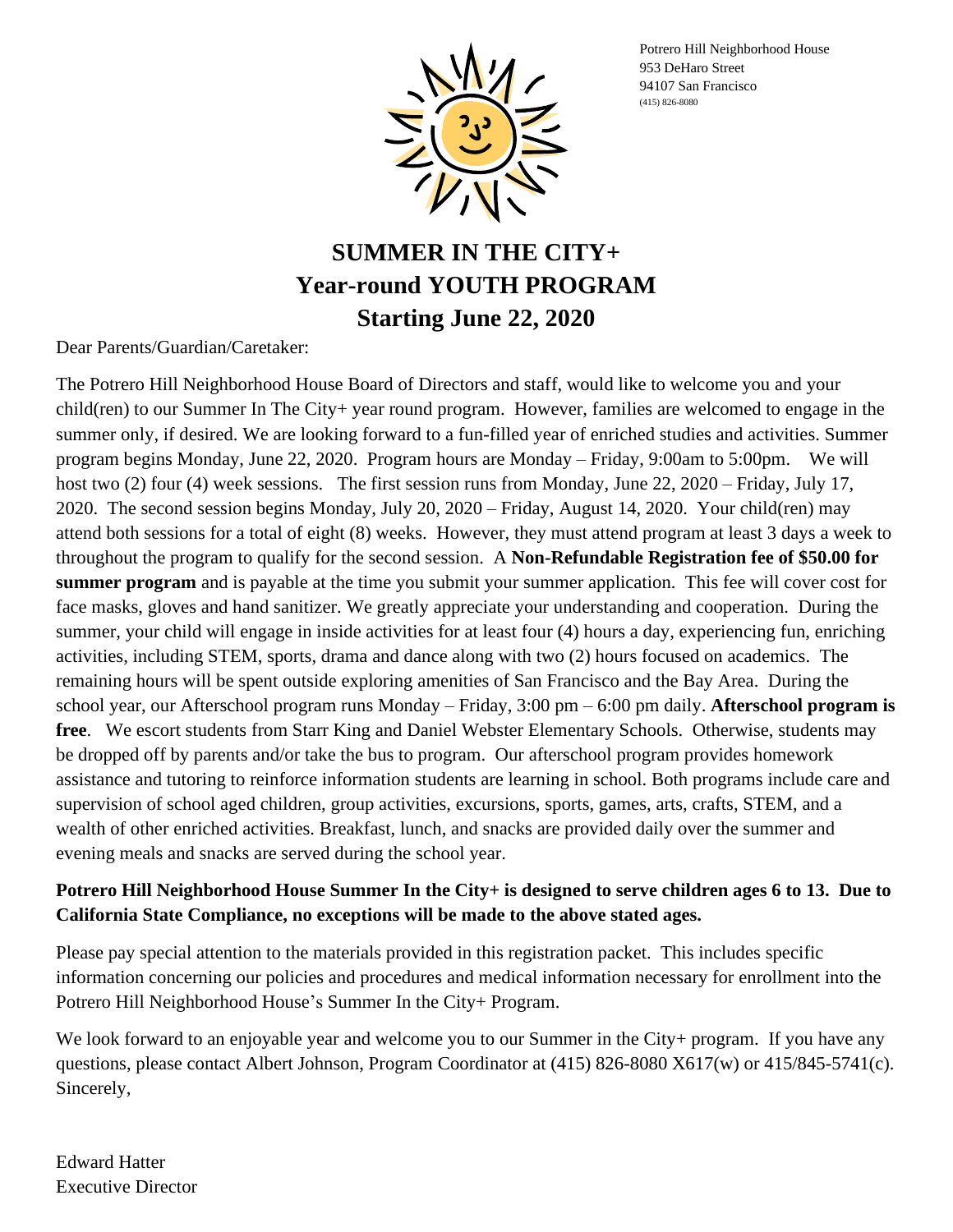

#### **Potrero Hill Neighborhood House Summer in the City + Program, 2020-Registration Form**

|                                                 |                                                |                                                                                                                                                                                                         | Age: Date of Birth:             |     |
|-------------------------------------------------|------------------------------------------------|---------------------------------------------------------------------------------------------------------------------------------------------------------------------------------------------------------|---------------------------------|-----|
|                                                 |                                                | Sex: M/F Ethnicity: $\Box$ African Amer. $\Box$ Asian $\Box$ Hispanic $\Box$ Middle Eastern $\Box$ Pacific Islander<br>□European □Multiracial/Multiethnic □Other (specify)_____________________________ |                                 |     |
|                                                 |                                                |                                                                                                                                                                                                         | (Fall)                          |     |
|                                                 |                                                | <b>Family Income Information:</b> Does anyone in the household receive Public Assistance? $\Box$ Yes $\Box$ No                                                                                          |                                 |     |
|                                                 | How many family members live in the household? | What is the total combined wages of all family members for the last 6 months?                                                                                                                           |                                 |     |
|                                                 |                                                |                                                                                                                                                                                                         |                                 |     |
|                                                 |                                                |                                                                                                                                                                                                         |                                 |     |
|                                                 |                                                | <b>City</b>                                                                                                                                                                                             | <b>State</b>                    | Zip |
|                                                 |                                                | Other Phone: 2000 2010 2010 2010 2010 2010 2021 2022 2022 2023 2024 2022 2022 2023 2024 2022 2023 2024 2025 20                                                                                          |                                 |     |
|                                                 |                                                | In case of emergency please contact:<br><u>In case of emergency please contact:</u>                                                                                                                     |                                 |     |
|                                                 |                                                | Emergency Contact Phone Number:<br><u>Emergency Contact Phone Number:</u>                                                                                                                               |                                 |     |
| At dismissal my child is to: (please check one) |                                                | NOTE: During the school year, staff will escort Potrero Hill Residence home.                                                                                                                            |                                 |     |
|                                                 | <b>Ride MUNI</b>                               |                                                                                                                                                                                                         | Will be picked up only_________ |     |
|                                                 |                                                | If your child is to be picked up only, please list person/persons allowed to pick up your child:                                                                                                        |                                 |     |
|                                                 |                                                |                                                                                                                                                                                                         | <b>Phone</b>                    |     |
|                                                 |                                                |                                                                                                                                                                                                         |                                 |     |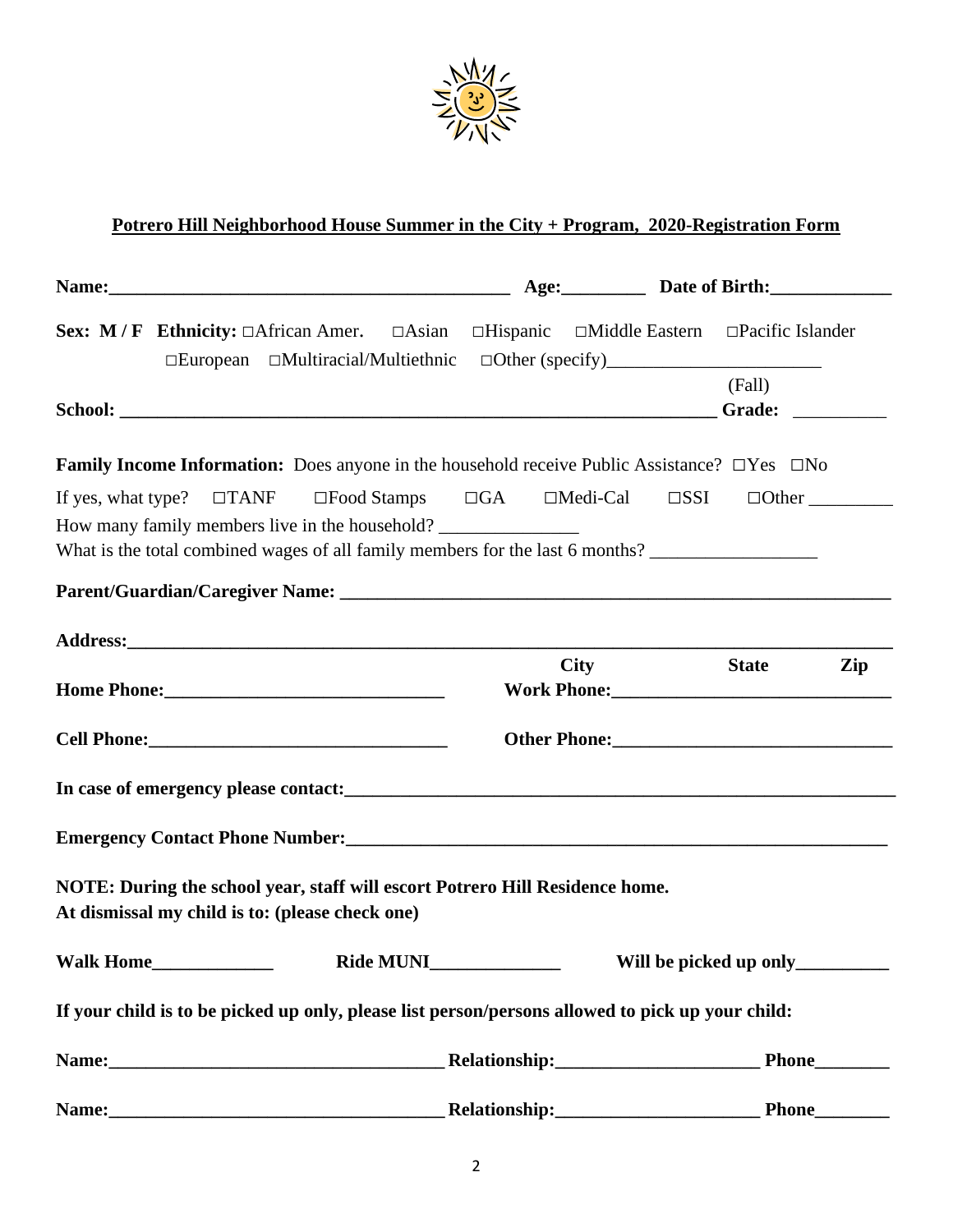

#### **Potrero Hill Neighborhood House Summer in the City + Program 2020-Rules & Regulations**

Please **read and discuss the following with your child(ren)**, so that he/she fully understands and adheres to all rules and regulations of the Summer in the City+ Youth Program.

- 1. Youth participants are asked to seek Covid19 testing, ideally from their primary care provider (PCP) prior to registration and/or attending program.
- 2. Youth must arrive at summer camp no later than 9:30am wearing masks. Youth must be Covid19 screened and temperature checked by staff prior to entering the facility. Students must wash hands immediately upon entering the building. Maintain 6 feet distance from others.
- 3. All parents picking up and dropping off students must wear masks. Parents may not enter the facility (main office only and must be screened, temperature checked and hands sanitized before entering).
- 4. Toys and personal items are not allowed at program. **The Potrero Hill Neighborhood House staff will not be responsible for lost items.**
- 5. **No junk foods**. This program will provide appropriate meals and snacks each day.
- 6. Bullying, profanity, stealing, name calling, teasing, disrespectful or any unruly behavior are **NOT** TOLERATED. These infractions will result in immediate **Disciplinary Actions**.
- 7. Should your child become injured during any of the Program activities, Staff will administer the necessary first aid. In case of a serious accident, (1) Paramedics will be called, (2) Parents will be notified immediately, if we cannot contact parents, we will call the designee (3) if we cannot contact either of you, your child will be taken to the nearest hospital via ambulance unless otherwise specified in Student Emergency/Medical Information Form (see pg.6).
- 8. Should your child become ill during program, PHNH staff will immediately notify the parent/guardian to make arrangements for the child to be picked up and taken home. **Staff will not administer medication**.
- 9. During school year students are to **report to designated meeting place immediately upon dismissal from school.** Staff members will be there to escort students to program.

\_\_\_\_\_\_\_\_\_\_\_\_\_\_\_\_\_\_\_\_\_\_\_\_\_\_\_\_\_\_\_\_\_\_\_\_\_\_\_\_\_\_\_\_\_\_\_\_\_ \_\_\_\_\_\_\_\_\_\_\_\_\_\_\_\_

\_\_\_\_\_\_\_\_\_\_\_\_\_\_\_\_\_\_\_\_\_\_\_\_\_\_\_\_\_\_\_\_\_\_\_\_\_\_\_\_\_\_\_\_\_\_\_\_\_ \_\_\_\_\_\_\_\_\_\_\_\_\_\_\_\_

I have read and discussed the above rules and regulations with my child.

Parent/Guardian/Caregiver Signature Date

Child's Signature Date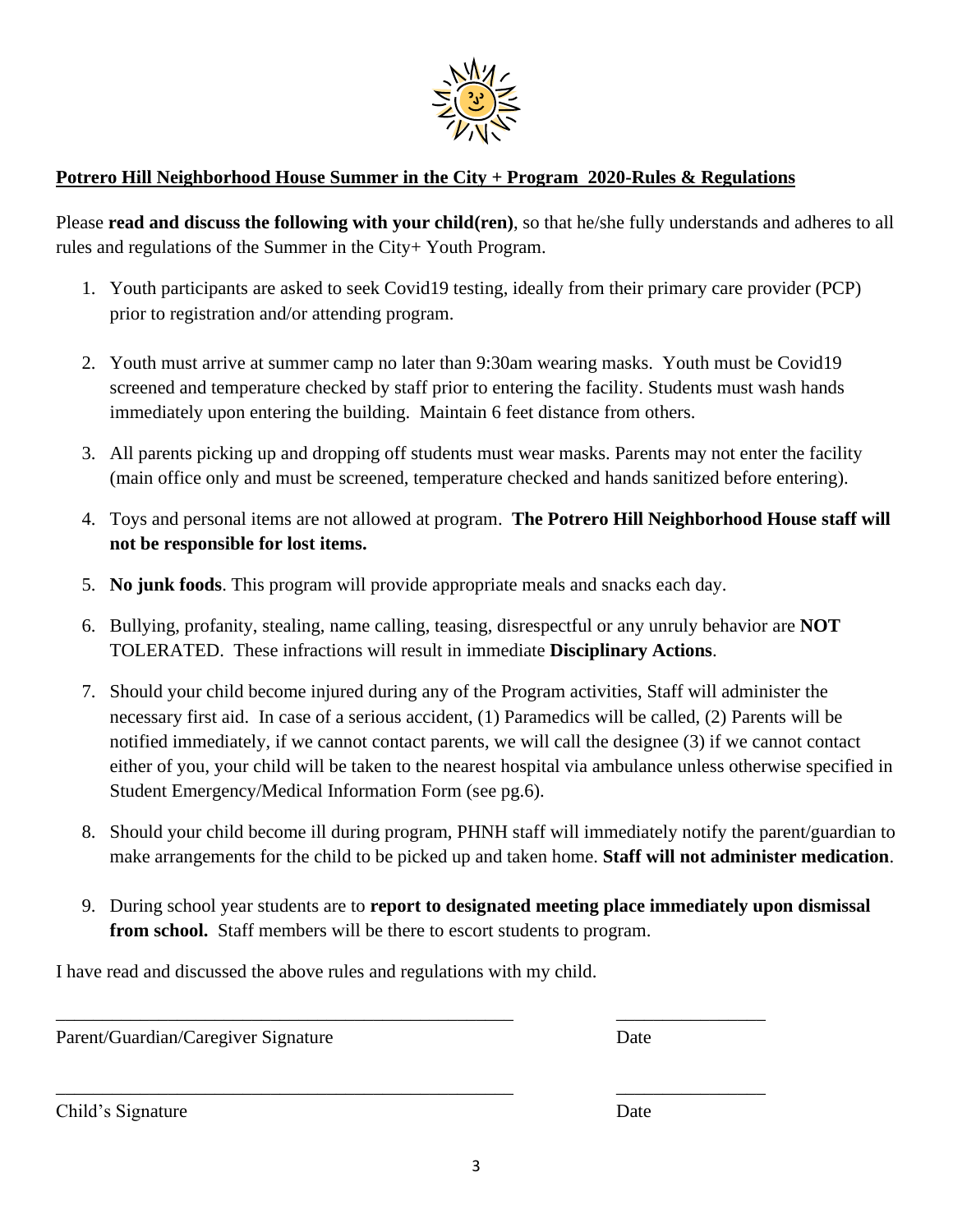

#### **Potrero Hill Neighborhood House Summer in the City + Program, 2020-Disciplinary Policy**

#### **Policy Statement**

Rules of acceptable conduct have been established; **please discuss these rules with your child(ren)**. We will review these rules with you and your child(ren) at orientation. Our policy is designed to protect all participates, develop proper personal behavior, encourage self-discipline, and maintain a safe environment.

#### **Disciplinary Procedure**

Discipline may take the form of a short "time-out" or similar technique that involves isolating the child from the group until he/she is capable of functioning in an acceptable manner. Good behavior is rewarded with praise as positive reinforcement. Parents are expected to encourage their child to **follow all rules** established by Program Staff.

The Program Staff will immediately redirect children who exhibit unacceptable behavior, which may be harmful to themselves and/or others. If more serious disciplinary actions are warranted, the Parent/Guardian/ Caretaker will be notified. In such cases, the following procedure for minor offenses will be observed.

| <b>First Offense:</b>       | Redirect and notice to parents                                      |
|-----------------------------|---------------------------------------------------------------------|
| <b>Second Offense:</b>      | Restorative Circle, and Verbal Warning                              |
| <b>Third Offense:</b>       | Restorative Circle, Parent conference and Three (3) days suspension |
| <b>Consistent Offenses:</b> | Five (5) Day Suspension and/or Expulsion                            |

#### **NOTE: The PHNH has zero tolerance for any acts of violence. This may result in immediate expulsion**.

#### **General Rules of Conduct**

- Be on time
- Be Respectful
- Be Safe (Wear masks, maintain physical distance and cleanliness, No fighting, running, screaming)
- Stay with your assigned group only
- Listen and Obey instructions from Staff
- Follow all Potrero Hill Neighborhood House Program Rules and Regulations

\_\_\_\_\_\_\_\_\_\_\_\_\_\_\_\_\_\_\_\_\_\_\_\_\_\_\_\_\_\_\_\_\_\_\_\_\_\_\_\_\_\_\_\_\_\_\_\_\_ \_\_\_\_\_\_\_\_\_\_\_\_\_\_\_\_

\_\_\_\_\_\_\_\_\_\_\_\_\_\_\_\_\_\_\_\_\_\_\_\_\_\_\_\_\_\_\_\_\_\_\_\_\_\_\_\_\_\_\_\_\_\_\_\_\_ \_\_\_\_\_\_\_\_\_\_\_\_\_\_\_\_

We have read, discussed and accepted these conditions to participate in the Summer in the City + Program.

Parent/Guardian/Caregiver Signature Date

Child's Signature Date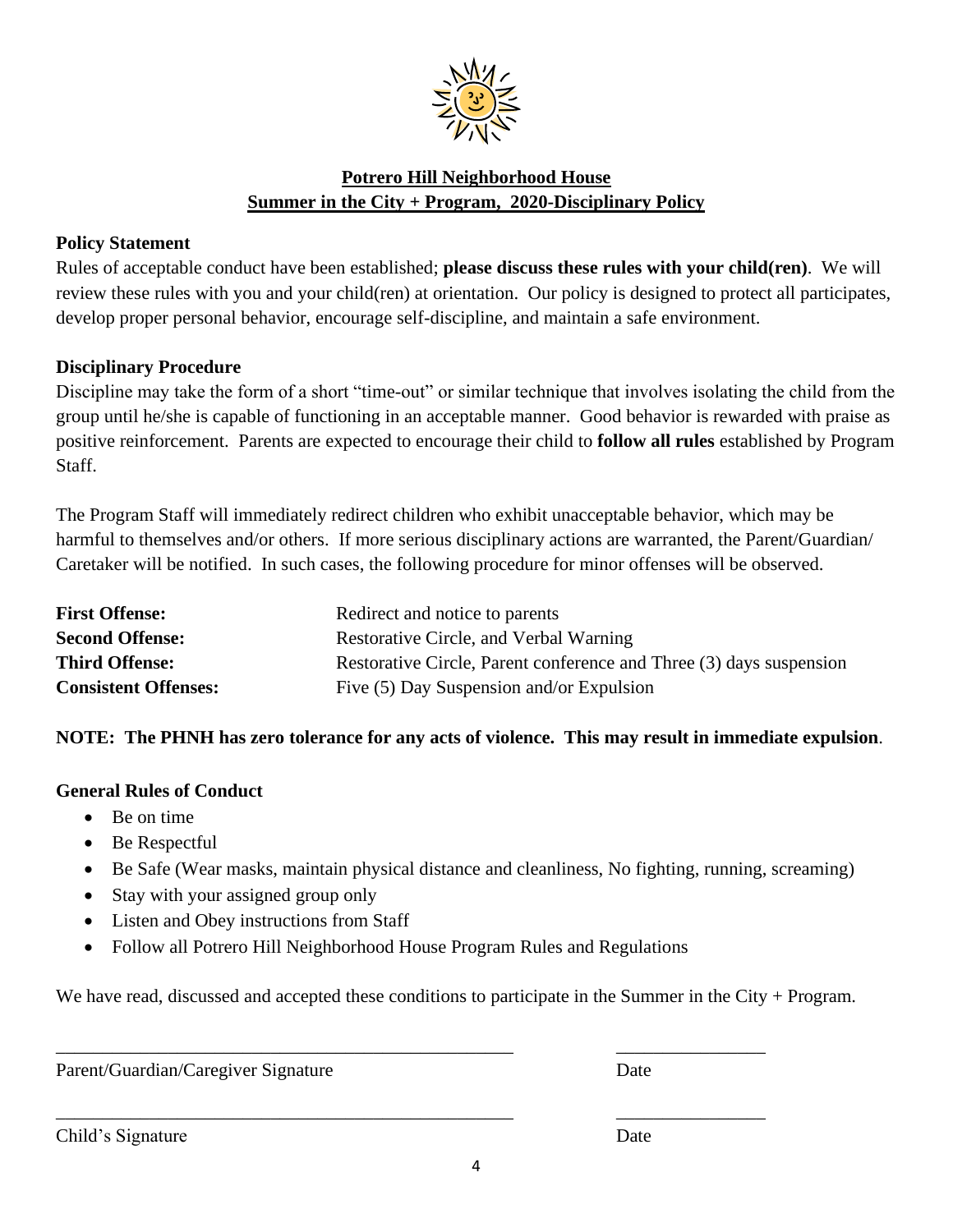

#### **Potrero Hill Neighborhood House - Summer in the City + Program 2020 Parent/Guardian/Caregiver Consent Form**

Dear Parent/Guardian/Caretaker:

This page contains three different and distinct permission requests. Please review each section. Authorization to release school student records, as well as permission to participate in the Summer in the City+ activities are required by all participants.

#### **Authorization to share students' academic information**

I hereby authorize \_\_\_\_\_\_\_\_\_\_\_\_\_\_\_\_\_\_\_\_\_\_\_\_\_\_\_\_\_\_\_(name of school) to release, upon request by any Potrero Hill Neighborhood House Representative academic information pertaining to (name of Student) while s/he is a participant in the Summer in the City + program.

Parent/Guardian Signature\_\_\_\_\_\_\_\_\_\_\_\_\_\_\_\_\_\_\_\_\_\_\_\_\_\_\_\_\_\_\_\_\_\_\_\_\_ Date\_\_\_\_\_\_\_\_\_\_\_\_\_

#### **Potrero Hill Neighborhood House Summer in the City Media Release**

I understand that Summer in the City+ regularly takes pictures and video of program activities. Some of these pictures and video will be used as agency information through newsletter, internet presence, zoom programs, agency brochures, displays, etc. By signing this release, I am authorizing PHNH to use any pictures or video that may include my child's photo, as well as any captions or names associated with the activity. PHNH regrets that it cannot offer financial compensation for use of these photos.

NOTE: If you do not want your child's photo used, you do not have to sign this portion of the form. Not signing this portion will not affect you child's application.

Parent/Guardian Signature\_\_\_\_\_\_\_\_\_\_\_\_\_\_\_\_\_\_\_\_\_\_\_\_\_\_\_\_\_\_\_\_\_\_\_\_\_ Date\_\_\_\_\_\_\_\_\_\_\_\_\_

#### **Permission for COVID19 screening and temperature each day upon arrival to Summer in the City + Program**

By signing below, you are acknowledging the following:

• You are aware and consent to your child's participation COVID19 screening by Summer in the City+ staff

\_\_\_\_\_\_\_\_\_\_\_\_\_\_\_\_\_\_\_\_\_\_\_\_\_\_\_\_\_\_\_\_\_\_\_\_\_\_\_\_\_\_\_\_\_\_\_\_ \_\_\_\_\_\_\_\_\_\_\_\_\_\_\_\_

• You hereby give authorization for Summer in the City+ program staff to take your child's temperature before entering program.

Parent/Guardian/Caregiver Signature Date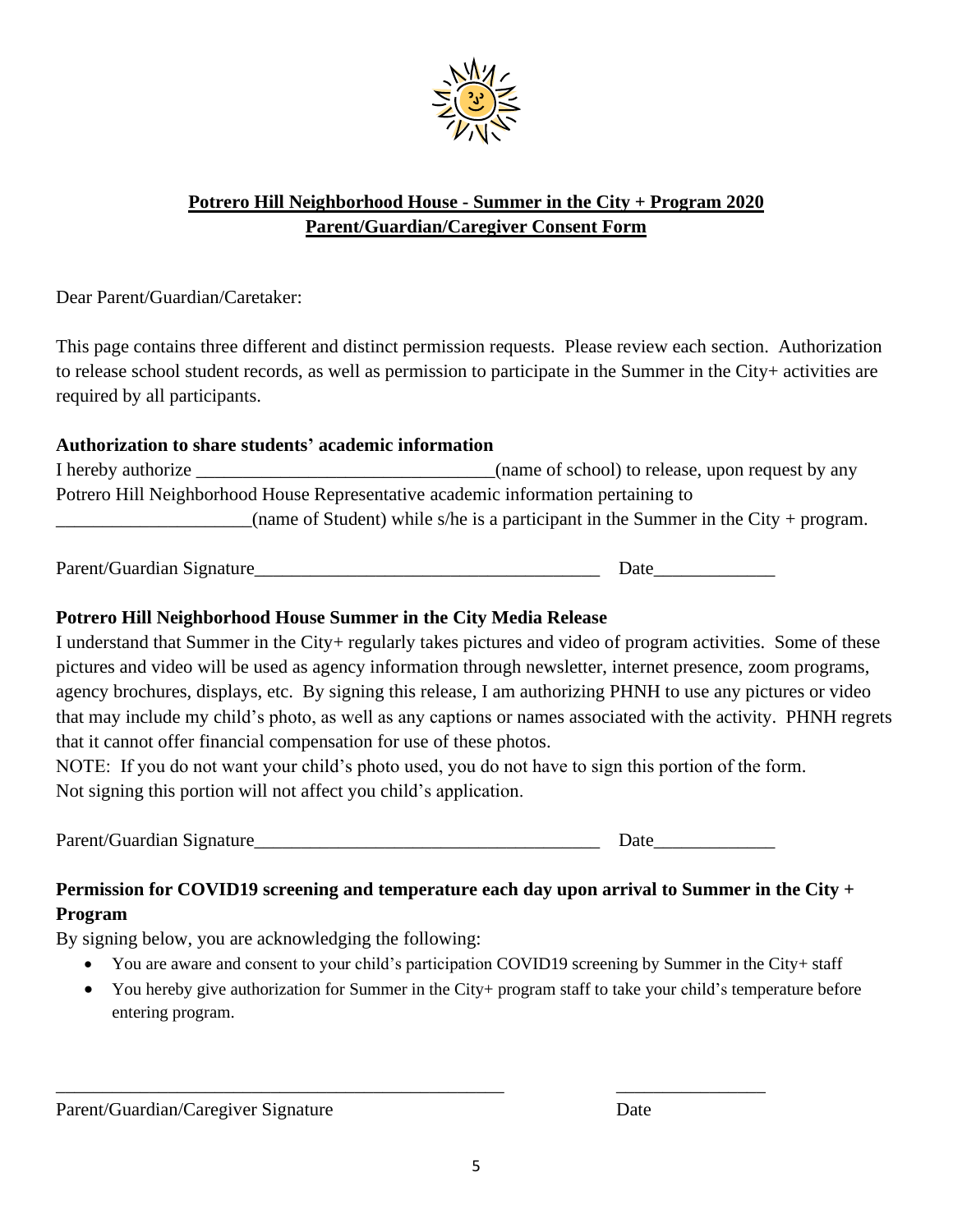

#### **Potrero Hill Neighborhood House Summer in the City Youth Program, 2020 Student Emergency / Medical Information Form**

Note: This page must be **fully** completed

|                                                                                                                                                                                                                                                                                              | Child's Name:                        | (Last)                                    |                                                                                                                                                                                                                                                                                                                                 | (First)      |                                     |                                                                | (Middle) |
|----------------------------------------------------------------------------------------------------------------------------------------------------------------------------------------------------------------------------------------------------------------------------------------------|--------------------------------------|-------------------------------------------|---------------------------------------------------------------------------------------------------------------------------------------------------------------------------------------------------------------------------------------------------------------------------------------------------------------------------------|--------------|-------------------------------------|----------------------------------------------------------------|----------|
|                                                                                                                                                                                                                                                                                              |                                      |                                           |                                                                                                                                                                                                                                                                                                                                 |              |                                     |                                                                |          |
|                                                                                                                                                                                                                                                                                              |                                      |                                           | (City)                                                                                                                                                                                                                                                                                                                          | Stable       |                                     | (State)<br>(Zip)                                               |          |
|                                                                                                                                                                                                                                                                                              |                                      |                                           | Home Phone: ____________________________Child Lives With: _Family _Foster _Group Home _Homeless                                                                                                                                                                                                                                 |              |                                     |                                                                |          |
|                                                                                                                                                                                                                                                                                              |                                      |                                           | $School:$ $School:$ $School:$ $School:$ $School:$ $School:$ $School:$ $School:$ $School:$ $School:$ $School:$ $School:$ $School:$ $School:$ $School:$ $School:$ $School:$ $School:$ $School:$ $School:$ $School:$ $School:$ $School:$ $School:$ $School:$ $School:$ $School:$ $School:$ $School:$ $School:$ $School:$ $School:$ |              |                                     |                                                                |          |
|                                                                                                                                                                                                                                                                                              |                                      |                                           |                                                                                                                                                                                                                                                                                                                                 |              |                                     |                                                                |          |
|                                                                                                                                                                                                                                                                                              |                                      |                                           |                                                                                                                                                                                                                                                                                                                                 |              |                                     |                                                                |          |
|                                                                                                                                                                                                                                                                                              |                                      |                                           | (City)                                                                                                                                                                                                                                                                                                                          |              |                                     | (Zip)<br>(State)                                               |          |
|                                                                                                                                                                                                                                                                                              |                                      |                                           | Home Phone: Work Phone:                                                                                                                                                                                                                                                                                                         |              |                                     | Cell Phone: New York 1999                                      |          |
| Emergency Contact: In case child listed above becomes ill or is injured at the Summer in the City Youth Program and<br>Parent/Guardian/Caregiver cannot be contacted, the P.H.N.H. authorities have my permission to contact and release my child<br>to the custody of one of the following: |                                      |                                           |                                                                                                                                                                                                                                                                                                                                 |              |                                     |                                                                |          |
|                                                                                                                                                                                                                                                                                              | Name                                 |                                           | Relationship                                                                                                                                                                                                                                                                                                                    |              |                                     | <b>Phone Number</b>                                            |          |
| $\mathbf{1}$                                                                                                                                                                                                                                                                                 |                                      |                                           |                                                                                                                                                                                                                                                                                                                                 |              |                                     |                                                                |          |
| $\overline{2}$                                                                                                                                                                                                                                                                               |                                      |                                           |                                                                                                                                                                                                                                                                                                                                 |              |                                     |                                                                |          |
|                                                                                                                                                                                                                                                                                              | <b>Can your Daughter or Son:</b>     |                                           |                                                                                                                                                                                                                                                                                                                                 | (circle one) |                                     |                                                                |          |
|                                                                                                                                                                                                                                                                                              |                                      |                                           | Receive emergency medical treatment if necessary? Yes No                                                                                                                                                                                                                                                                        |              |                                     |                                                                |          |
|                                                                                                                                                                                                                                                                                              |                                      | Be taken to the nearest medical facility? |                                                                                                                                                                                                                                                                                                                                 |              |                                     | $Yes\ No \rightarrow\$ If No, please specify the facility your |          |
| daughter or son should be taken to:<br>Does your Daughter or Son have healthcare Insurance? Yes No                                                                                                                                                                                           |                                      |                                           |                                                                                                                                                                                                                                                                                                                                 |              |                                     |                                                                |          |
| If yes:                                                                                                                                                                                                                                                                                      |                                      |                                           |                                                                                                                                                                                                                                                                                                                                 |              |                                     | Facility <u>Container and Theory</u>                           |          |
|                                                                                                                                                                                                                                                                                              |                                      |                                           |                                                                                                                                                                                                                                                                                                                                 |              |                                     |                                                                |          |
|                                                                                                                                                                                                                                                                                              |                                      |                                           |                                                                                                                                                                                                                                                                                                                                 |              | <b>Phone <i>Complete Report</i></b> |                                                                |          |
|                                                                                                                                                                                                                                                                                              | days of admission into this program. |                                           | Please indicate any special needs your child may have that would affect his/her participation in the planned program activities.<br>NOTE: A licensed physician's written medical assessment and immunization records of the child must be received within 30                                                                    |              |                                     |                                                                |          |
|                                                                                                                                                                                                                                                                                              |                                      |                                           | Medications: Network of the Medications of the Medications of the Medications of the Medications of the Medications of the Medications of the Medications of the Medications of the Medications of the Medications of the Medi                                                                                                  |              |                                     |                                                                |          |
|                                                                                                                                                                                                                                                                                              |                                      |                                           |                                                                                                                                                                                                                                                                                                                                 |              |                                     |                                                                |          |
|                                                                                                                                                                                                                                                                                              |                                      |                                           | Should the need occur I authorize the Potrero Hill Neighborhood House (PHNH) staff or any medical personnel to act in                                                                                                                                                                                                           |              |                                     |                                                                |          |
|                                                                                                                                                                                                                                                                                              |                                      |                                           | accordance to the above instructions. If in the event that the medical services needed are not clearly addressed above, I<br>authorize PHNH or any medical personnel to exercise their best judgment in providing appropriate medical service.                                                                                  |              |                                     |                                                                |          |
|                                                                                                                                                                                                                                                                                              |                                      |                                           |                                                                                                                                                                                                                                                                                                                                 |              |                                     |                                                                |          |

\_\_\_\_\_\_\_\_\_\_\_\_\_\_\_\_\_\_\_\_\_\_\_\_\_\_\_\_\_\_\_\_\_\_\_\_\_\_\_\_\_\_\_\_\_\_\_\_\_ \_\_\_\_\_\_\_\_\_\_\_\_\_\_\_\_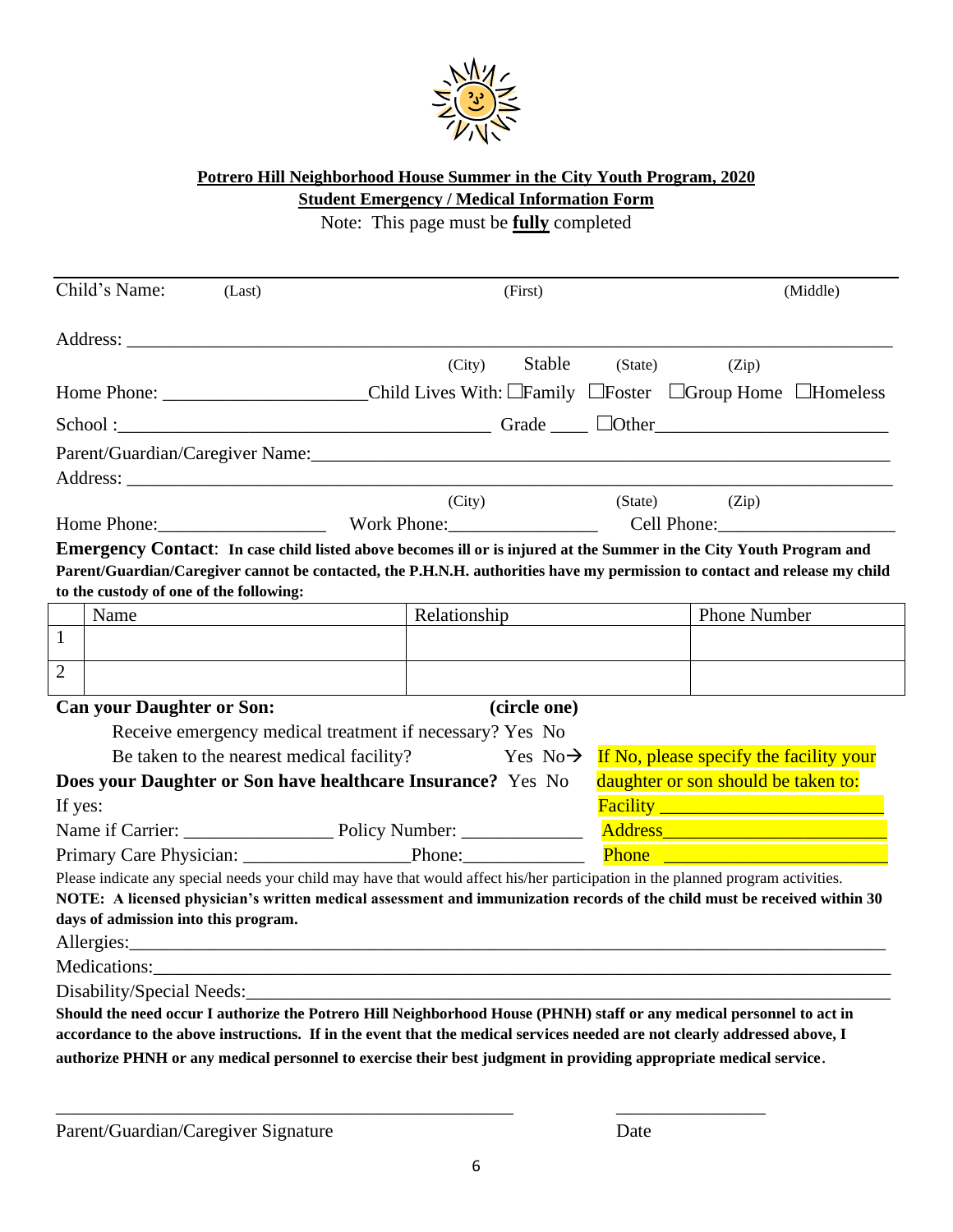

Insert

# COMMUNITY CARE LICENSING Child's Preadmission Health History –Parent Report

LIC 702 (8/08) (CONFIDENTIAL)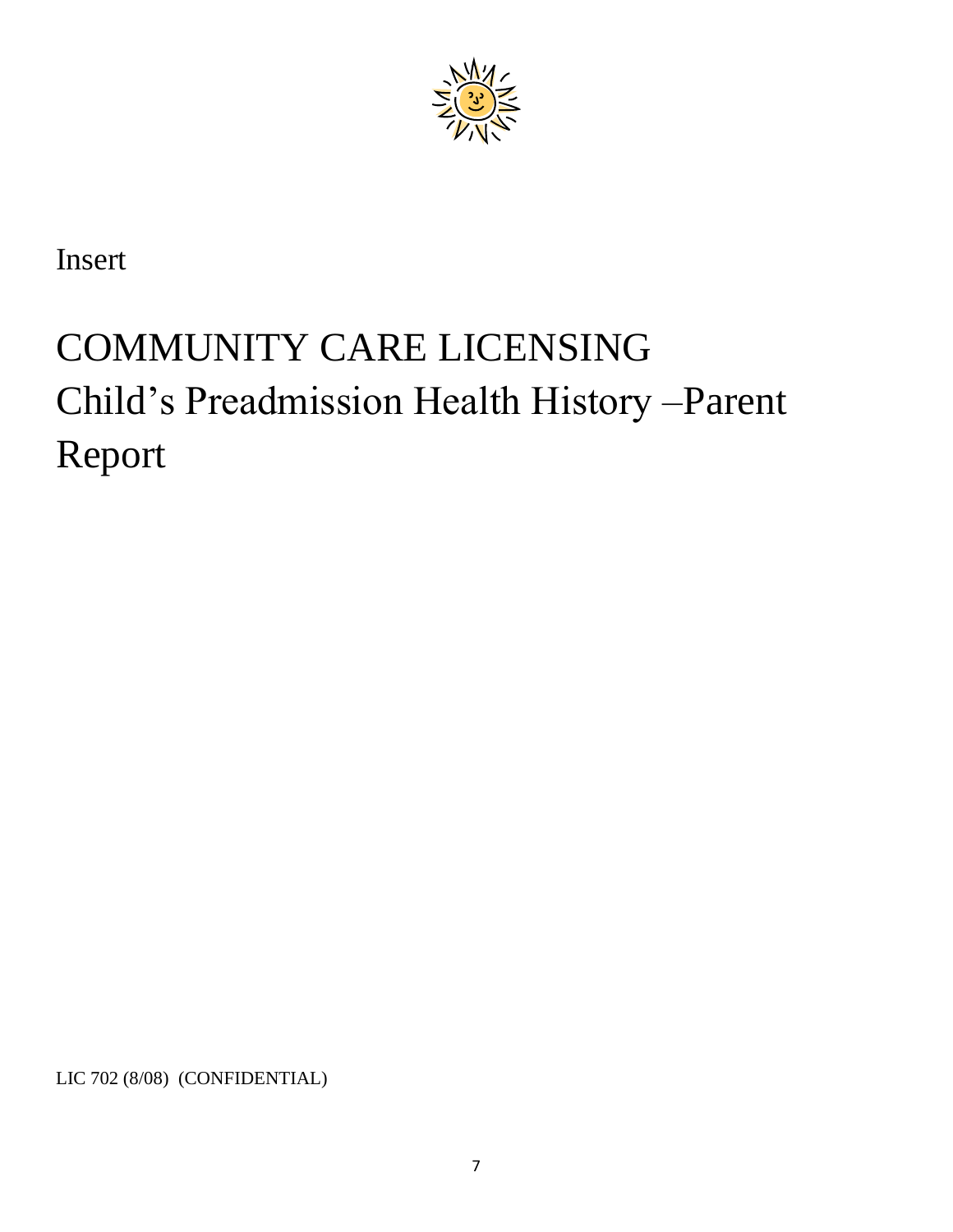

Insert

# State of California Health and Human Services Agency Consent for Emergency Medical Treatment – Child Care Centers Or Family Child Care Homes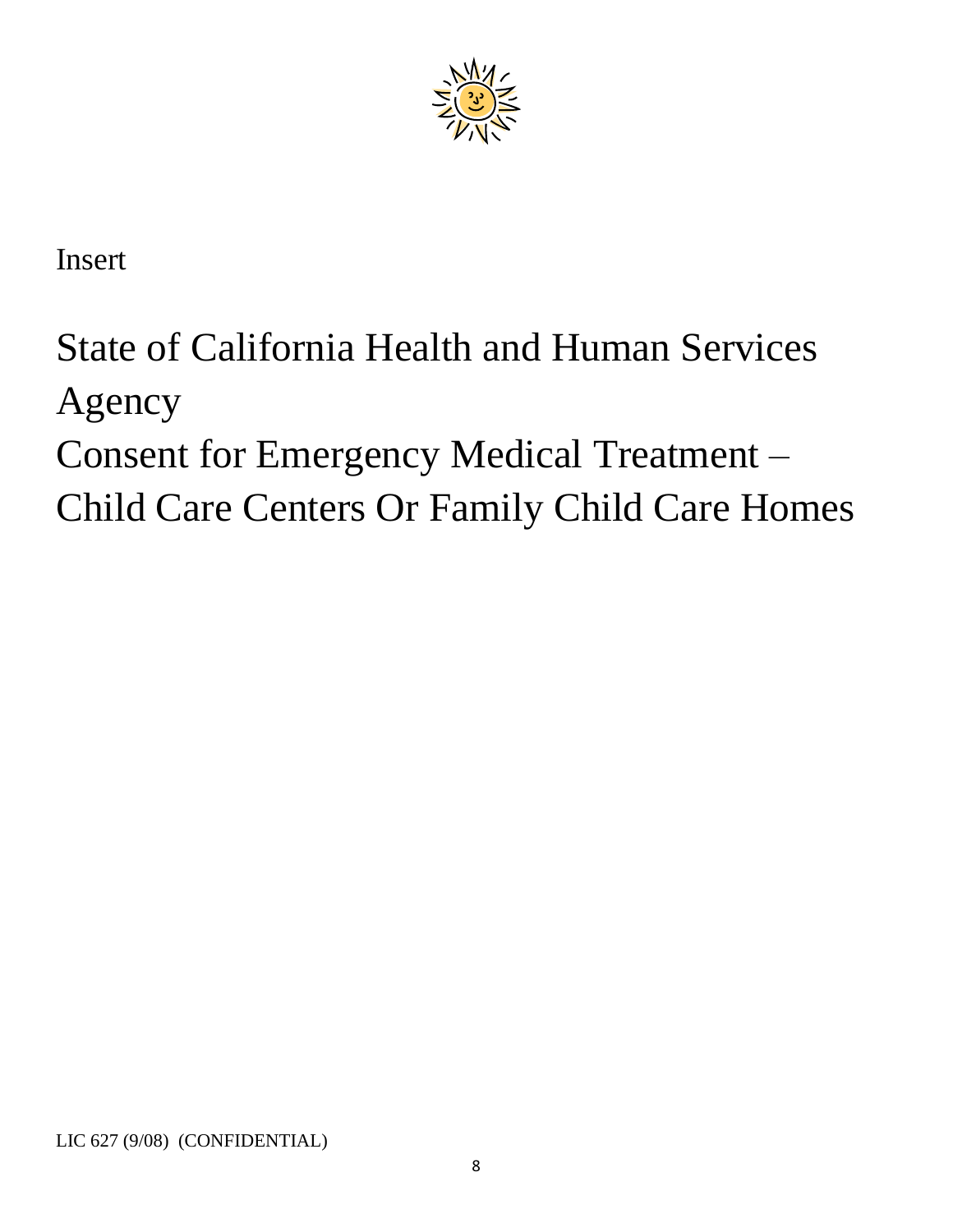

## **Summer In the City + Child Assessment Form**

### **Purpose:**

These questions are designed to collect information needed to provide the best, and most appropriate care for your child(ren). We want to insure their enjoyment and success in this program. Therefore, we ask that you answer these questions to the best of your knowledge. Thank you.

| <u> 1980 - Johann John Harry Harry Harry Harry Harry Harry Harry Harry Harry Harry Harry Harry Harry Harry Harry</u><br>4. Is your child having a hard time fitting in? Yes / No If Yes, Please Explain: ___________________ |
|------------------------------------------------------------------------------------------------------------------------------------------------------------------------------------------------------------------------------|
| ,我们也不会有什么。""我们的人,我们也不会有什么?""我们的人,我们也不会有什么?""我们的人,我们也不会有什么?""我们的人,我们也不会有什么?""我们的人<br>5. What activities does your child like to do when playing with other children? ____________________                                     |
| ,我们也不能在这里的时候,我们也不能在这里的时候,我们也不能会在这里的时候,我们也不能会在这里的时候,我们也不能会在这里的时候,我们也不能会在这里的时候,我们也不                                                                                                                                            |
|                                                                                                                                                                                                                              |
| 8. How do you tell your child to stop a behavior that you don't approve of or that might be dangerous?                                                                                                                       |
| ,我们也不会有什么。""我们的人,我们也不会有什么?""我们的人,我们也不会有什么?""我们的人,我们的人,我们的人,我们的人,我们的人,我们的人,我们的人,我                                                                                                                                             |
|                                                                                                                                                                                                                              |
|                                                                                                                                                                                                                              |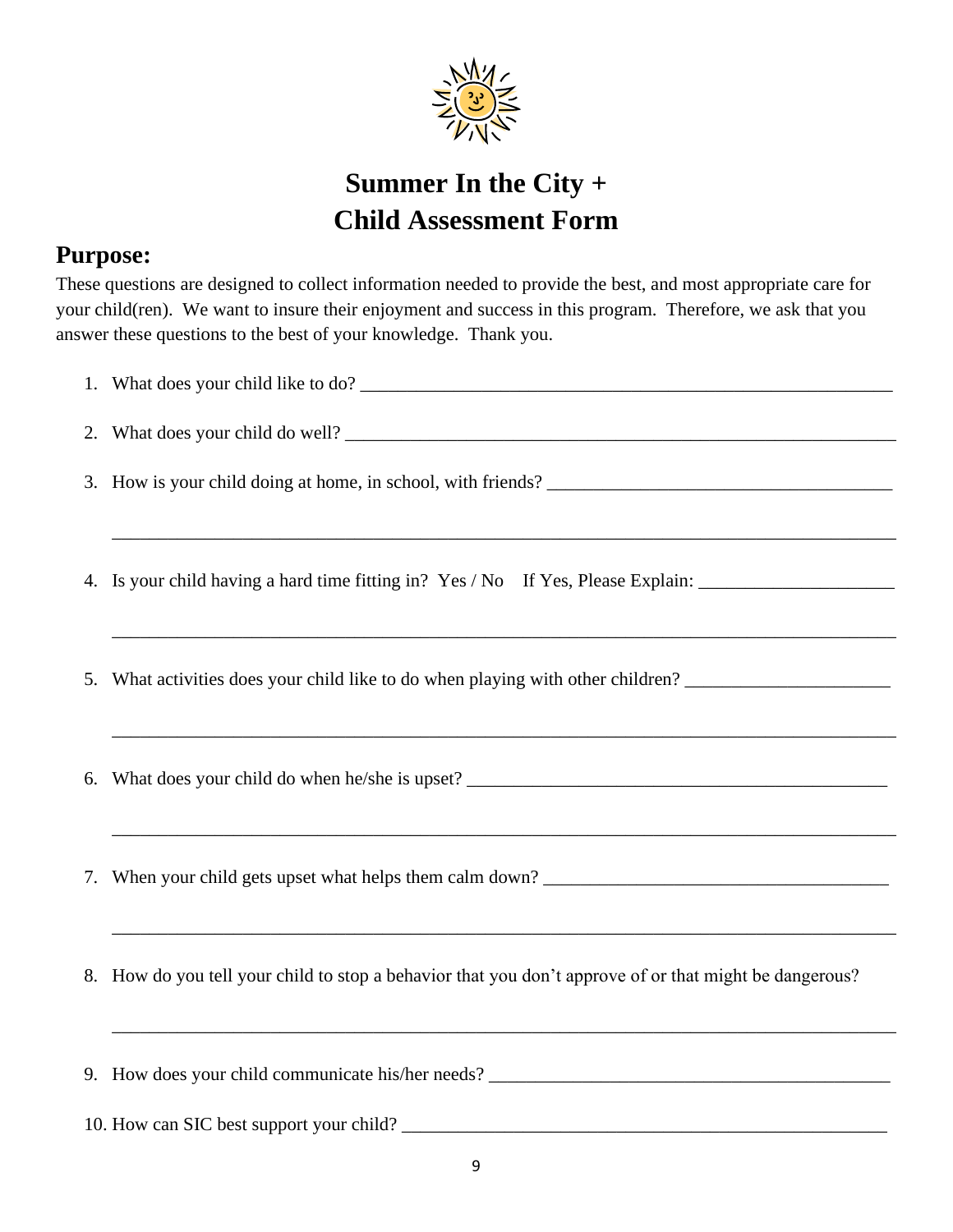

#### **PHNH-Summer in the City + Program 2020-Release Waiver Form/ Rights of Licensing Agency**

## **Release Waiver Form**

I \_\_\_\_\_\_\_\_\_\_\_\_\_\_\_\_\_\_\_\_\_\_\_\_\_\_\_\_\_\_\_\_\_\_\_\_\_\_\_\_\_\_\_\_\_\_\_\_\_\_\_\_\_\_ hereby grant permission for child(ren) to take part in the aforementioned Potrero Hill Neighborhood House Program or Activity. I hereby release and hold harmless the Potrero Hill Neighborhood House, any and all employees or agents, to the extent allowed by law. I have informed the Potrero Hill Neighborhood House Staff of any physical or medical conditions that may hinder my child's participation in the program or activity. Furthermore, unless otherwise stated in writing, I give my permission to use any photographs or likeness of my child taken in the Program to be used for publication purposes. I understand all confidential and personal information will be withheld.

\_\_\_\_\_\_\_\_\_\_\_\_\_\_\_\_\_\_\_\_\_\_\_\_\_\_\_\_\_\_\_\_\_\_\_\_\_\_\_\_\_\_\_\_\_\_\_\_\_ \_\_\_\_\_\_\_\_\_\_\_\_\_\_\_\_

\_\_\_\_\_\_\_\_\_\_\_\_\_\_\_\_\_\_\_\_\_\_\_\_\_\_\_\_\_\_\_\_\_\_\_\_\_\_\_\_\_\_\_\_\_\_\_\_\_ \_\_\_\_\_\_\_\_\_\_\_\_\_\_\_\_

**\_\_\_\_\_\_\_\_\_\_\_\_\_\_\_\_\_\_\_\_\_\_\_\_\_\_\_\_\_\_\_\_\_\_\_\_\_\_\_\_\_\_\_\_\_\_\_\_\_ \_\_\_\_\_\_\_\_\_\_\_\_\_\_\_\_\_**

**Parent/Guardian/Caregiver Signature Date**

## **Rights of the Licensing Agency**

The California Department of Licensing Agency shall have the authority to interview children, or staff, and to inspect and audit child or facility records without prior consent. The licensee shall make provisions for private interviews with any children or staff member; and for the examination of all records relating to the operation of the Summer in the City+ Program. The Department has the authority to observe the physical condition of the child(ren), including condition that could indicate abuse, neglect, or inappropriate placement.

**Parent/Guardian/Caregiver Signature Date**